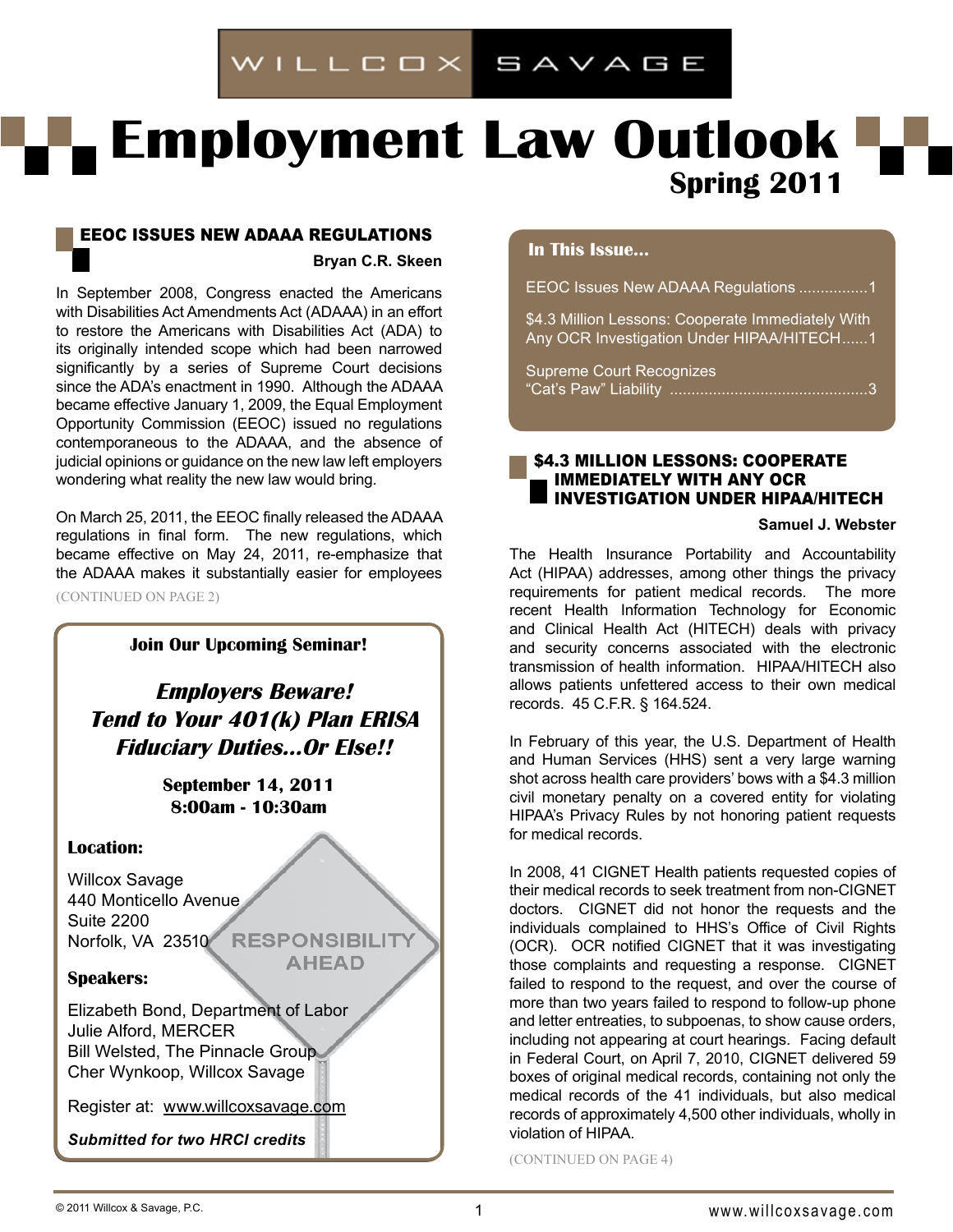# EEOC ISSUES NEW ADAAA REGULATIONS

(CONTINUED fROM PAGE 1)

to qualify for protection under the ADA. Whereas pre-ADAAA litigation often turned on the issue of whether or not an employee was actually disabled, the new law shifts the focus to the employer's conduct.

Here is an overview of the most important aspects of the new regulations:

#### **Three Prongs of Disability**

The ADAAA and the new regulations set forth three prongs under which an individual may be covered by the ADA:

1. "Actual Disability": a physical or mental impairment that substantially limits one or more major life activities;

2. "Record of" Disability: a record of such an impairment; or

3. "Regarded as" Disabled: when an employer takes action prohibited by the ADA because of an actual or perceived impairment that is not transitory and minor.

Under prong three, the new regulations make it much easier for individuals to establish ADA coverage by shifting the focus away from employer's beliefs about the individual's perceived impairment. The concepts of "major life activities" and "substantially limits" are not relevant to a "regarded as" claim. Instead, the regulations limit the analysis to whether the employer treated the individual differently as a result of an assumed impairment.

#### **"Substantially Limits"**

The regulations state that "substantially limits" should be construed "broadly in favor of expansive coverage." To that end, a limitation no longer has to "significantly" or "severely" restrict a major life activity in order to be considered "substantially limiting." Instead, an impairment is a disability if an individual's ability to perform a major life activity is limited as compared to that of "most people in the general population." Further, the ameliorative effects of mitigating measures, other than ordinary eyeglasses or contact lenses, are not to be considered when determining if an impairment "substantially limits" an individual.

The "transitory and minor" exception that applies to the "regarded as" prong does not apply to an actual or "record of" disability. The regulations recognize that an impairment lasting fewer than six months can still be "substantially limiting."

#### **"Major Life Activities"**

The regulations provide an expanded, non-exhaustive list of "major life activities," including walking, sitting, standing, sleeping, concentrating, thinking, communicating, reaching, interacting with others, and working. Regarding the major life activity of working, the employee must

establish a limitation in performing a "broad range of jobs in various classes," because the inability to perform "the unique aspects of a single specific job" is insufficient to establish a substantial limitation in the major life activity of working.

Additionally, the ADAAA expanded "major life activities" to include "the operation of major bodily functions," which included the immune system, digestive, bowel, bladder, neurological, brain, respiratory, circulatory, endocrine, and reproductive functions. The regulations add additional functions to include the special sense organs, skin, genitourinary, cardiovascular, hemic, lymphatic, and musculoskeletal systems.

Episodic impairments (such as diabetes or asthma) or impairments in remission (such as cancer) are considered disabilities under the regulations if the impairments "would substantially limit a major life activity when active."

#### **Impairments That Are "Virtually Always" Disabilities**

The new regulations also provide a list of disabilities that will "virtually always be found" to be disabilities. The list includes use of a wheelchair, deafness, blindness, autism, partially or completely missing limbs, cancer, diabetes, HIV, multiple sclerosis, muscular dystrophy, major depressive disorder, post-traumatic stress disorder, obsessive compulsive disorder and epilepsy.

Given the increased coverage established by the ADAAA and the new regulations, employers should review their reasonable accommodation policies and procedures and train human resources personnel on the expanded range of circumstances and conditions that can trigger an employee's rights under the ADA. ■

-----

#### **Contacts**

#### **Labor & Employment Law**

| William M. Furr, Chair<br>Wm. E. Rachels, Jr.<br>Samuel J. Webster<br>Susan R. Blackman<br>David A. Kushner<br>Luba I. Seliavski | wfurr@wilsav.com<br>wrachels@wilsav.com<br>swebster@wilsav.com<br>sblackman@wilsav.com<br>dkushner@wilsav.com<br>Iseliavski@wilsav.com |
|----------------------------------------------------------------------------------------------------------------------------------|----------------------------------------------------------------------------------------------------------------------------------------|
| Bryan C.R. Skeen                                                                                                                 | bskeen@wilsav.com                                                                                                                      |
| <b>EMPLOYEE BENEFITS</b>                                                                                                         |                                                                                                                                        |
| James R. Warner, Jr.                                                                                                             | jwarner@wilsav.com                                                                                                                     |
| Cher E. Wynkoop                                                                                                                  | cwynkoop@wilsav.com                                                                                                                    |
| David A. Snouffer                                                                                                                | dsnouffer@wilsav.com                                                                                                                   |
| Corina San-Marina                                                                                                                | csanmarina@wilsav.com                                                                                                                  |

#### **Workers' Compensation**

| Stephen R. Jackson | sjackson@wilsav.com |
|--------------------|---------------------|
|--------------------|---------------------|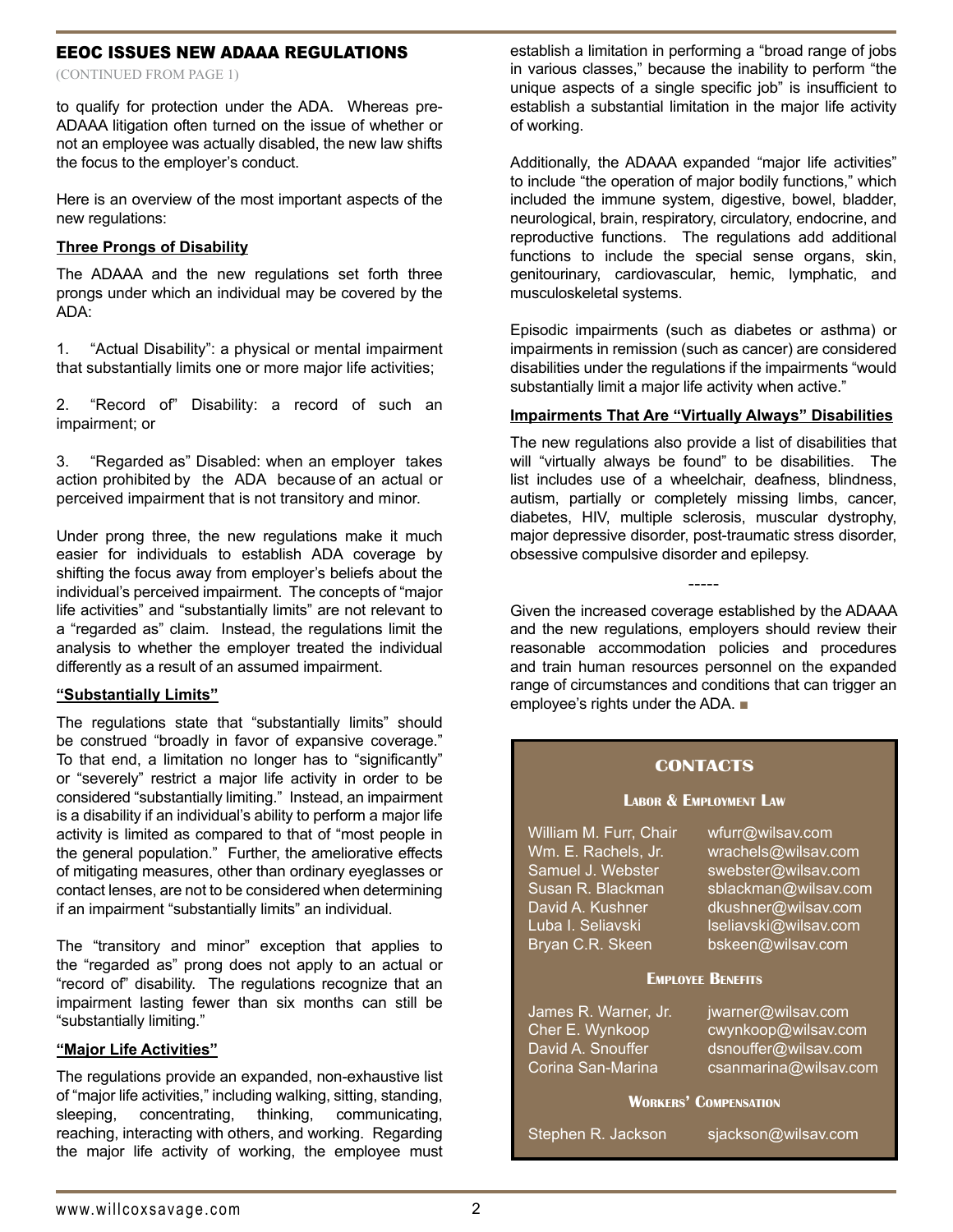# Supreme Court Recognizes "CAT'S PAW" LIABILITY

# **David A. Kushner**

On March 1, 2011, the United States Supreme Court unanimously ruled that employers may be subject to liability in employment discrimination cases even if the ultimate decision to take an adverse employment action was made by a manager who did not harbor a discriminatory bias.

In *Staub v. Proctor Hospital*, the Supreme Court adopted the so-called "Cat's Paw" theory of discrimination liability. Under the Cat's Paw theory, even where the ultimate decision-maker for an employment action harbors no discriminatory bias against the employee, the employer may nevertheless be liable for discrimination if the innocent decision-maker was significantly *influenced* by the actions or advice of another supervisor who did harbor a discriminatory bias.

# **Factual Background**

Vincent Staub was employed by Proctor Hospital as an angiography technologist. Staub was also an Army Reservist who was required to report for military duty argued that the decision-maker was influenced by the two supervisors who did harbor a discriminatory bias against Staub.

# **The Supreme Court's Opinion**

At trial, the jury found that the supervisors' discriminatory bias was a "motivating factor" in Staub's termination, and the jury awarded damages to Staub. However, the Seventh Circuit Court of Appeals (which had never accepted the Cat's Paw theory) overturned the jury verdict because there was no evidence that the ultimate decision-maker (the Vice President of Human Resources) considered Staub's military status in discharging him.

The Supreme Court unanimously reversed the Seventh Circuit's decision and officially adopted the Cat's Paw theory. The Court held that, where a biased supervisor's action or advice is a substantial "cause" of the final decision, the employer will be liable for discrimination even if the ultimate decision-maker did not personally harbor any discriminatory bias.

The hospital argued that the supervisors' actions could not be the "cause" of Staub's discharge because the Vice President of Human Resources had conducted an investigation prior to her independent decision to terminate

sued Proctor Hospital under the **final decision, the employer will be liable for** not sufficiently independent. one weekend each month and two weeks during the summer. After his termination, Staub **The Court held that, where a biased supervisor's action or advice is a substantial "cause" of the discrimination even if the ultimate decision-maker did not personally harbor any discriminatory bias.**

Staub. The Court rejected this argument because the Human Resources investigation was The Court explained that if an investigation simply "relies on facts provided by the biased

supervisor," then the employer "will have effectively delegated the fact finding portion of the investigation to the biased supervisor."

The Court held, "if the supervisor performs an act motivated by antimilitary animus that is *intended* by the supervisor to cause an adverse employment action, and if that act is a proximate cause of the ultimate employment action, then the employer is liable."

# **Practical Implications for Employers**

While many courts had already accepted the "Cat's Paw" theory, there is no question that the *Staub* case will make it more difficult for employers to avoid trial by obtaining summary judgment. While *Staub* was a USERRA case, the Supreme Court's rationale will apply equally to cases brought under Title VII.

Notwithstanding the negative implications for employers, the Court's opinion in *Staub* does suggest that a sufficiently thorough and independent investigation by an employer's human resources department may insulate employers from liability. As the Supreme Court put it, "if the employer's investigation resulted in adverse action for reasons unrelated to the supervisor's original biased action, then the employer will not be liable."

Uniformed Services Employment and Reemployment Rights Act of 1994 (USERRA), alleging that the hospital's stated reason for his termination — leaving his post without notice to his supervisors — was simply pretext for discrimination based on his military status.

At trial, Staub produced evidence that his two direct supervisors were biased against him based on his military service, and that the supervisors had made a number of derogatory comments about the burdens his military service placed on the department. The trial evidence also showed that Staub's supervisors had counseled him for problems with his work attitude, professionalism, and ability to work well with others. After one disciplinary incident, Staub's supervisors formally warned him that he was not permitted to leave his work area without providing notice to his supervisors.

Three months after this formal warning, Staub allegedly left his work area without notifying his supervisor. Staub's supervisor reported this infraction to the hospital's Vice-President of Human Resources. The Vice President reviewed Staub's personnel file, interviewed Staub, and consulted with his supervisors. After this investigation, she decided to terminate Staub.

In Staub's lawsuit, he admitted that the Vice President of Human Resources (the ultimate decision-maker) was not motivated by any discriminatory bias. However, he  $(CONTINUED ON PAGE 4)$